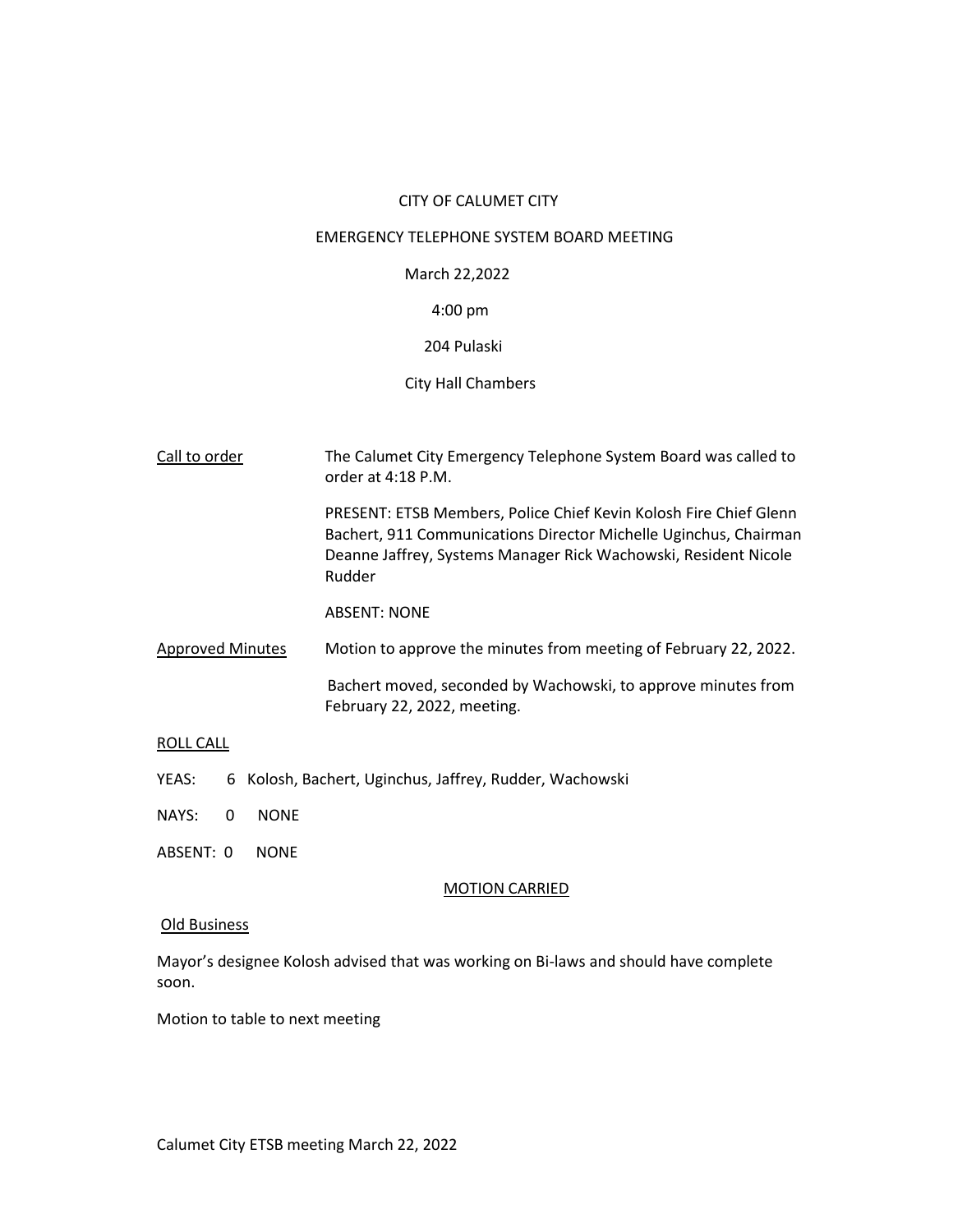### New Business

Approve payment for APCO Group Tier 1 Membership for one year in the amount of \$346.00, have treasurer remit payment.

Motion to approve the above by Wachowski, seconded by Rudder.

#### ROLL CALL

YEAS: 6 Kolosh, Bachert, Uginchus, Jaffrey, Rudder, Wachowski

NAYS: 0 NONE

ABSENT: 0 NONE

### MOTION CARRIED

Purchase of Tripplite Ups Smart 2200CRMXL 2.2kVA 4U as well as installation in amount of \$2,350.00 and have treasurer remit payment to Complex Solutions.

Motion to approve Bachert, seconded by Wachowski

ROLL CALL

- YEAS: 6 Kolosh, Bachert, Uginchus, Jaffrey, Rudder, Wachowski
- NAYS: 0 NONE
- ABSENT: 0 NONE

### MOTION CARRIED

Purchase of four Computer speakers, wired USB desktop speaker in amount of \$21.98 each from Amazon for total of \$87.92 and have treasurer remit payment.

Motion to approve Kolosh, seconded by Bachert

ROLL CALL

- YEAS: 6 Kolosh, Bachert, Uginchus, Jaffrey, Rudder, Wachowski
- NAYS: 0 NONE
- ABSENT: 0 NONE

### MOTION CARRIED